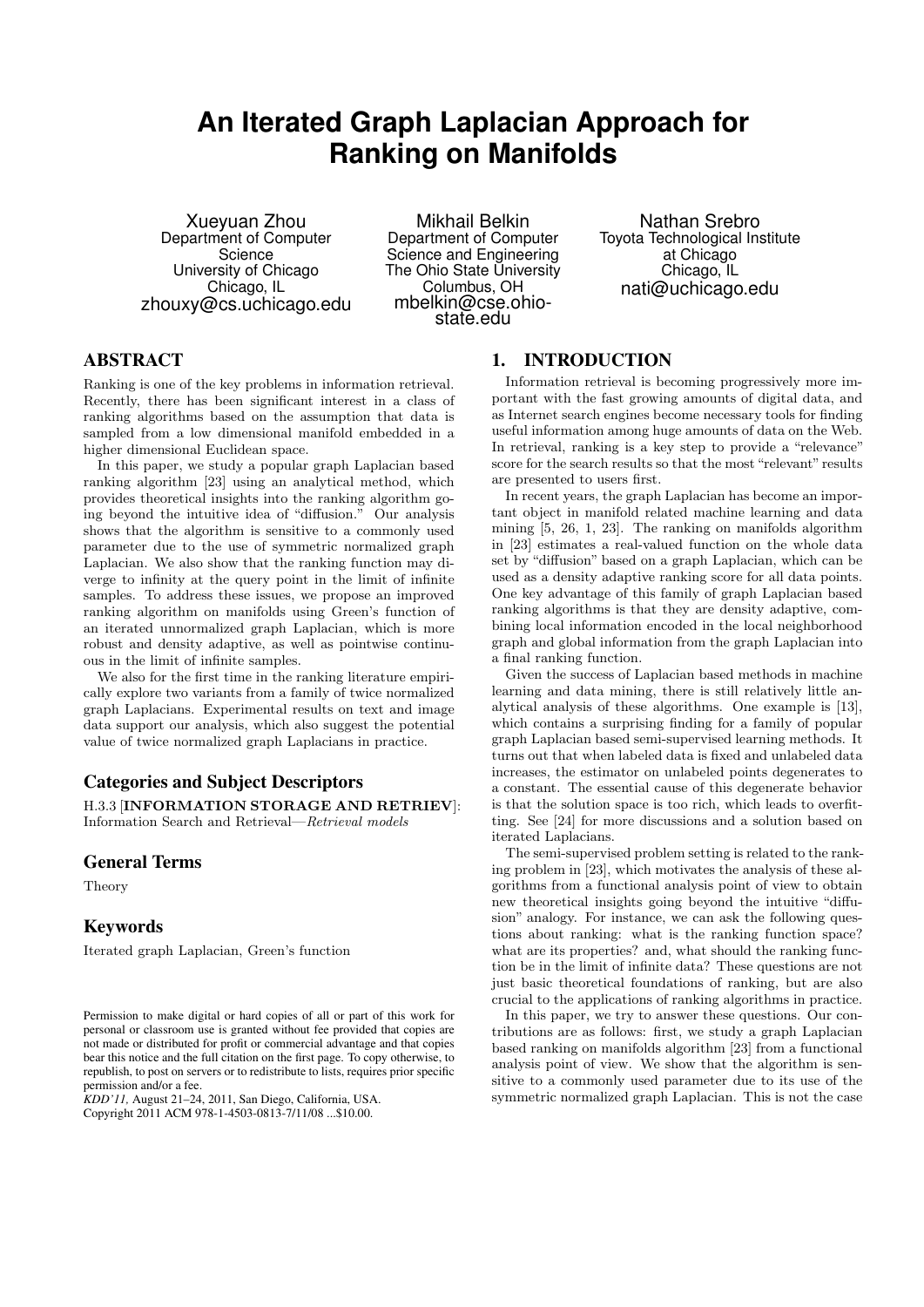when the unnormalized graph Laplacian is used. This observation is different from the case of spectral clustering considered in [21], where the normalized graph Laplacian turns out to have better theoretical properties.

We also show that the ranking function diverges to infinity at the query point in the limit of infinite samples in higher dimensions. A close relation between the Green's function and the reproducing kernel based on the graph Laplacians is discussed, which connects the graph Laplacian based ranking algorithms to kernel methods.

Second, we propose an approach based on the iterated graph Laplacian, using unnormalized graph Laplacians. Compared to the existing method [23], our method has several preferable properties: it is more robust, more density adaptive, and behaves well as the amount of unlabeled data increases.

Finally, we test two interesting variants from a family of twice normalized graph Laplacians, which also give competitive results on ranking and suggest their potential values in practice. To the best of our knowledge, this is the first time they are used in ranking.

We review the graph Laplacian in section  $(2)$ , including the finite sample case and their continuous limits. Then in section (3), we study an existing graph Laplacian based ranking on manifolds algorithm [23]. Based on the analysis, we suggest using an iterated unnormalized graph Laplacian for ranking in section (4). We provide experimental results on text and image benchmarks.

## 1.1 Problem Setup

Given a random sample set  $X = \{x_1, x_2, \dots, x_n\}$ , where  $x_i$  is a random vector, drawn i.i.d. from a fixed unknown smooth probability distribution  $p(x)$   $(0 < a \leqslant p(x) \leqslant b <$  $+\infty$ ). We assume the density is supported on  $\Omega$ , which is either a compact subset of  $\mathbb{R}^d$  or a d-dimensional Riemannian submanifold of  $\mathbb{R}^N$ . The problem of ranking considered in this paper is to find a ranking score function  $f(x) : x \mapsto \mathbb{R}$ , providing a "similarity" measure between the query point  $x_i$ and all other points  $x_i \in X/\{x_i\}$ , such that the smaller the value  $|f(x_i) - f(x_j)|$  is, the more similar  $x_i$  and  $x_j$  are. Let the initial query be  $x_1$ , and the ranking function value at  $x_1$ , i.e.,  $f(x_1)$  be known, which is typically set as  $f(x_1) = +1$ . The analysis in this paper also applies to multiple query points. By a convenient abuse of notation,  $f(x)$  means both the continuous function value at  $x$  in the limit of infinite points and the  $x^{th}$  element of the column vector f such that  $f_x = f(x)$  in the case of finite X.

## 2. GRAPH LAPLACIAN

In this section, we review two graph Laplacians that will be used later, including both their discrete forms and their continuous limits.

#### 2.1 Graph Laplacians

Given the sample set  $X$ , we can build an undirected weighted graph  $G(V, E)$  such that  $x_i$  is mapped to the vertex  $v_i$ , and the edge weight  $w(e_{ij}) = w_{ij}$  is a similarity measure between  $x_i$  and  $x_j$ . In this paper, we use a symmetric k nearest neighbor (k-NN) graph [12] as  $G(V, E)$ . A common weight function is

$$
w_{ij} = K\left(\frac{\|x_i - x_j\|^2}{t}\right) = e^{-\frac{\|x_i - x_j\|^2}{t}} \tag{1}
$$

Denote the connection weight matrix on graph  $G$  as  $W$ , and Denote the connection weight matrix on graph G as  $W$ , and<br>let D be a diagonal matrix with  $D_{ii} = D(x_i) = \sum_j w_{ij}$ . There are several ways of defining a graph Laplacian [20]. We first introduce the unnormalized and symmetric normalized graph Laplacians  $L_u$  and  $L_s$ , which are closed related to the ranking algorithm we will study. Other interesting graph Laplacians will be introduced later in section (4.2).

$$
L_u = D - W
$$
  
\n
$$
L_s = D^{-1/2} L_u D^{-1/2} = I - D^{-1/2} W D^{-1/2}
$$
\n(2)

Both  $L_u$  and  $L_s$  are real symmetric and semi-definite matrices. We order the eigenvalues of all graph Laplacians in this paper in an increasing order  $\lambda_1 \leq \lambda_2 \leq \cdots \leq \lambda_n$ . For  $L_u$ and  $L_s$ , the smallest eigenvalues are both zero. This means  $L_u$  and  $L_s$  are not full rank. From norm point of view, it means  $f^T L_u f$  and  $f^T L_s f$  are semi-norms with null spaces spanned by their first eigenvectors. The first eigenvector of  $L_u$  is constant,

$$
v_1 = \left(\frac{1}{\sqrt{n}}, \frac{1}{\sqrt{n}}, \dots, \frac{1}{\sqrt{n}}\right)^T
$$
 (3)

while for  $L_s$ , a non-constant vector

$$
v_1 = \left(\sqrt{D(x_1)}, \sqrt{D(x_2)}, \cdots, \sqrt{D(x_n)}\right)^T
$$
 (4)

where  $D(x_i)$  is the degree for vertex  $x_i$  in graph G.

# 2.2 Limits of Graph Laplacians

As we obtain more sample points, the parameter  $t$  needs to be decreased in order to let the graph Laplacian to better capture local information. Therefore, the limit analysis of a graph Laplacian involves two limits, the number of data points,  $n \to \infty$ , and the kernel width,  $t \to 0$ . See [3, 7, 11] for more on limit analysis of graph Laplacians. On finite sample set  $X$ ,

$$
\frac{1}{n}L_u f(x_i) = \frac{1}{n} \sum_{j=1}^n K\left(\frac{||x_i - x_j||^2}{t}\right) (f(x_i) - f(x_j)) \quad (5)
$$

where  $f(x_i)$  is the  $i^{th}$  element of vector f.

In the limit as  $n \to \infty$  and  $t \to 0$  at a proper rate (see [3, 11]), for a smooth function  $f(x) \in C^2$ , the limit of  $L_u f(x)$ is

$$
\frac{1}{nt^{d/2+1}}L_u f(x) \xrightarrow{\text{a.s.}} -p(x)\Delta_{p^2} f(x) \tag{6}
$$

where  $\Delta_{p^2} f(x) = \frac{1}{p^2(x)} \text{div}[p^2(x) \text{grad} f(x)]$  is called the *weighted* Laplacian, see e.g., [9]. In the limit, the degree function  $D(x)$ converges to the underlying density  $p(x)$  up to a constant coefficient, see e.g., [10, Chapter 2].

However, the limit of  $L_s$  is not a weighted Laplacian of  $f(x)$ , as shown in [11]

$$
\frac{1}{t^{d/2+1}} L_s f(x) \xrightarrow{\text{a.s.}} -\sqrt{p(x)} \Delta_{p^2} \left[ \frac{f(x)}{\sqrt{p(x)}} \right] \tag{7}
$$

where  $1/n$  is canceled by the normalization. This means if we use  $L_s$  as an empirical Laplacian in an algorithm, it is not a strictly "diffusion" based algorithm. If we let  $F(x) = f(x)/\sqrt{D(x)}$ , then the limit is a weighted Laplacian for function  $F(x)$ , but not  $f(x)$ . We will see later in section (3.2), this delicate detail has a great influence on ranking.

From the finite sample and infinite limit analyses of the graph Laplacians, it is easy to see that the null space of  $L_u$  is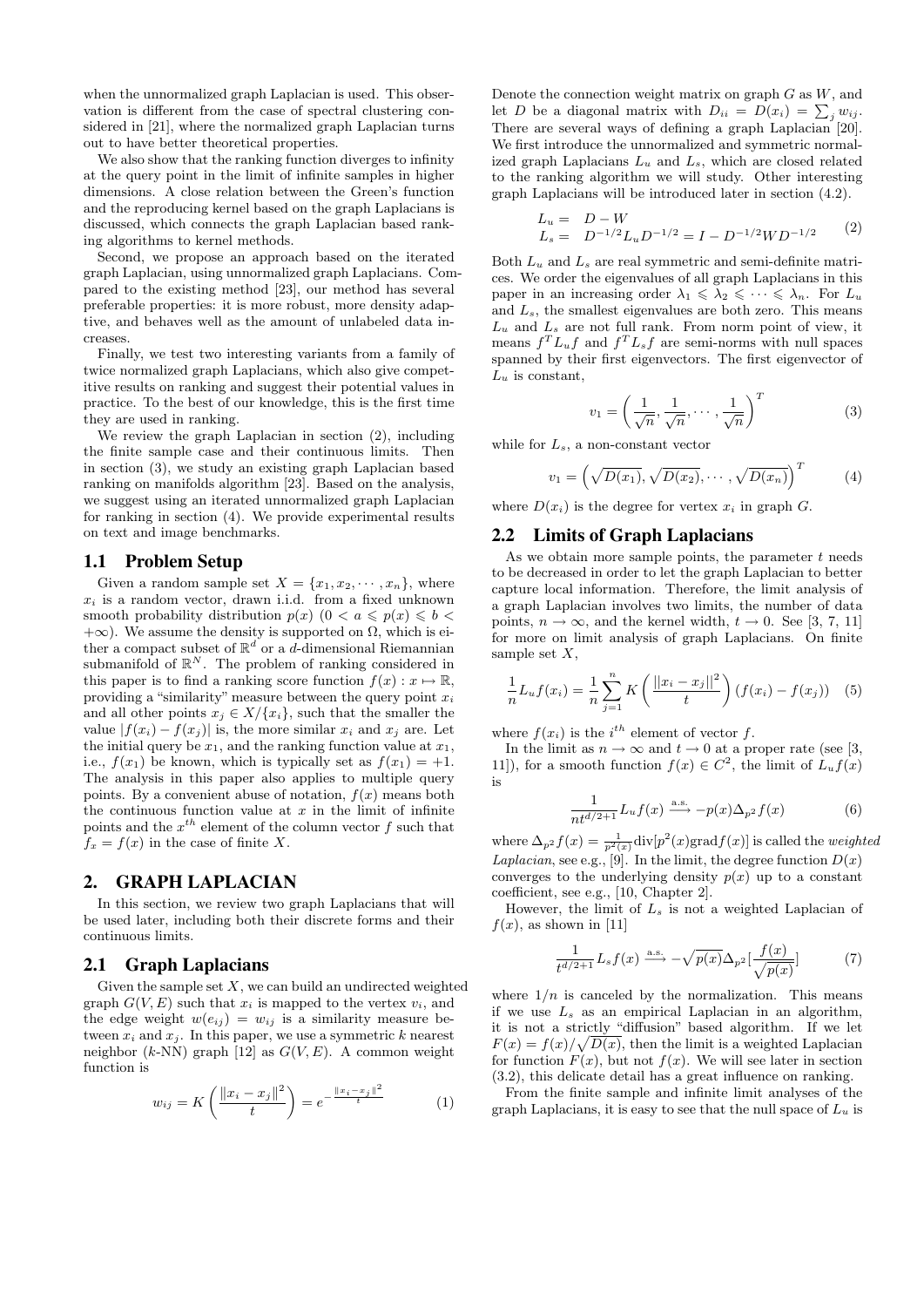spanned by a constant vector, and in the limit it is spanned by a constant function. While for  $L_s$ , the difference is a by a constant function. While for  $L_s$ , the difference is a weight: the null space is spanned by vector  $\sqrt{D(x)}$  as in weight: the nun space is spanned by vector  $\sqrt{D(x)}$  as in equation (4) in discrete case, and by function  $\sqrt{p(x)}$  in the continuous limit. See [2] for the convergence of graph Laplacian eigenvectors to weighted Laplacian eigenfunctions.

## 3. ANALYSIS OF RANKING ON MANIFOLDS

In [23], the authors proposed a ranking function (column vector) as

$$
f = (I - \alpha S)^{-1}y\tag{8}
$$

where  $y$  is a column vector with the query element  $y_1$  set as 1, and 0 on all other points,  $S = D^{-1/2}WD^{-1/2}$ , I is an identity matrix, and  $\alpha \in [0, 1)$  is a tuning parameter. This algorithm is based on the intuition of "information diffusion." The idea is to propagate the query "information" along the data manifold in a density adaptive way.

Next, we show that it can be rewritten using the symmetric normalized graph Laplacian  $L_s$ . By splitting the identity matrix into  $(1 - \alpha)I + \alpha I$ , we can rewrite f as

$$
f = \alpha \left[ \left( \frac{1 - \alpha}{\alpha} \right) I + L_s \right]^{-1} y = \alpha (\beta I + L_s)^{-1} y \tag{9}
$$

where  $\beta = \frac{1-\alpha}{\alpha} > 0$ . In ranking, we can drop the global constant  $\alpha$  without changing the result. Then the ranking function is equivalent to  $f = (\beta I + L_s)^{-1} y$ .

A closer look at this problem can reveal that it is also the solution of two other equivalent problems (up to constant coefficients): a discrete Laplace equation and a discrete potential energy minimization problem. See [23] for more details, and see [16] for more on boundary value problems. Next, we further study the ranking function  $(\beta I + L_s)^{-1}y$ .

# 3.1 Green's Function and Reproducing Kernel in Ranking

Consider the ranking function  $(\beta I + L_s)^{-1}y$ . Since only one element of  $y$  is nonzero, the ranking function  $f$  (column vector) is, in fact, the first column of matrix  $(\beta I + L_s)^{-1}$ , i.e., the column corresponding to the query point. Thus, this inverse matrix is the key object for the ranking problem.

Reproducing Kernel of Reproducing Kernel Hilbert Space: The function space equipped with a (semi-)norm of the form  $f^T Q f$  with a (semi-)definite matrix Q is a reproducing kernel Hilbert space  $(RKHS)^1$ , and its reproducing kernel matrix is the pseudoinverse of  $Q$ , denoted as  $Q^+$ , see e.g., [4, Chapter 6] and [17]. Let  $Q = (\beta I + L_s)$ , which is positive definite since  $\beta > 0$ , and its inverse exists. Ranking function  $f$  then is just a kernel function centered at query point  $x_1$ , i.e.,  $f(x) = K(x_1, x)$ , where  $K = (\beta I + L_s)^{-1}$  is the reproducing kernel matrix. We denote  $K(x, y)$  as the  $(x, y)$  element of the matrix K in discrete case.

The additional term  $\beta I$  is used to complete the semi-norm  $f^T L_s f$  to a norm, since  $L_s$  is not full rank. If we remove  $\beta I$  $(\beta = 0)$ , and use the pseudoinverse of  $L_s$ , we can still obtain a ranking function  $f$  as a kernel function, but it is in the subspace that is orthogonal to the first eigenvector of  $L_s$ .

The Green's Function: We know the Green's function of a Laplace operator can be seen as the inverse of a Laplacian, which implies  $G_s = (\beta I + L_s)^{-1}$ . See [6] for more on

discrete Green's function on graphs. By eigenvector expansion we have

$$
G_s(x, y) = \sum_{k=1}^{n} \frac{1}{\lambda_k + \beta} v_k(x) v_k(y) = K(x, y)
$$
 (10)

where  $\lambda_k$  is the  $k^{th}$  eigenvalue of  $L_s$  and  $v_k$  is the associated eigenvector. This is the same as kernel function  $K(x, y)$ since  $\overline{K} = (\beta I + L_s)^{-1}$ . Notice that if we restrict the graph Laplacian to a subgraph, then it has full rank and is invertible. We consider the Green's function over the whole graph, which is used in [23].

#### 3.2 Null Space Effect

For the ranking function  $f = (\beta I + L_s)^{-1}y$ , parameter  $\beta$ plays an important role in this problem. On one hand, from a numerical computation point of view,  $\beta I$  makes  $L_s + \beta I$ invertable since  $L_s$  is not full rank. On the other hand it "kills" the null space of  $L_s$ , which is spanned by the first eigenvector of  $L_s$ . The ranking function (the kernel/Green's function) can be written as follows since  $\lambda_1 = 0$ .

$$
G_s(x,y) = \frac{1}{\beta}v_1(x)v_1(y) + \sum_{i=2}^n \frac{1}{\lambda_i + \beta}v_i(x)v_i(y) \qquad (11)
$$

This means if  $\beta$  is too small such that  $\frac{1}{\beta} \gg \frac{1}{\lambda_i + \beta}$ , the behavior of the ranking function might be determined by  $v_1(x)$ alone. In ranking, if  $v_1(x)$  is a function that is unrelated to the relevance ordering of samples, we will have an uninformative ranking function. This is the case for  $L_s$  when the density  $p(x)$  is not uniform, since  $v_1(x)$  is non-constant and determined by the denisty. For query  $x_1$ , by dropping a constant coefficient  $v_1(x_1)$ , the ranking function then becomes

$$
f(x) = G_s(x_1, x) \approx \frac{v_1(x)}{\beta} \tag{12}
$$

This means the ranking function  $f = (\beta I + L_s)^{-1}y$  is very sensitive to  $\beta$ . Recall that for  $L_s$ , we have  $v_1(x) = \sqrt{D(x)}$ , where  $D(x)$  is the degree function for vertex x on the graph. In this case,

$$
f(x) \approx \frac{\sqrt{D(x)}}{\beta} \tag{13}
$$

This also implies that, for small  $\beta$ , the ranking on graph G is influenced by methods used to construct  $G$ . For instance, parameter  $k$  in  $kNN$  graphs directly varies degree function  $D(x)$ . Likewise  $D(x)$  is affected by the decision to build either a symmetric or asymmetric kNN graph. These are important issues in practice. From the original "diffusion" based iterative algorithm [23], it is difficult to discover these issues.

When  $v_1(x)$  is constant, which is the case for  $L_u$ ,  $v_1(x)/\beta$ will not change the ranking since we only need an ordering. In this case, we can safely drop the constant shift  $v_1(x)/\beta$ , then the second term in equation (11) determines the ranking. This means  $L<sub>u</sub>$  will be more robust than  $L<sub>s</sub>$  in terms of parameter  $\beta$ . This problem is less important in regression since the task there is to estimate a real-valued function, while in ranking, we ultimately need an ordering. Notice that other than the null space effect,  $\beta$  also influences the ranking in "spectra shift"  $1/(\lambda_i + \beta)$ .

One simple solution is to use  $L_u$  instead of  $L_s$ . Another solution is to modify the ranking function when using  $L_s$ .

<sup>&</sup>lt;sup>1</sup>When there exists a null space, we mean the subspace orthogonal to its null is an RKHS.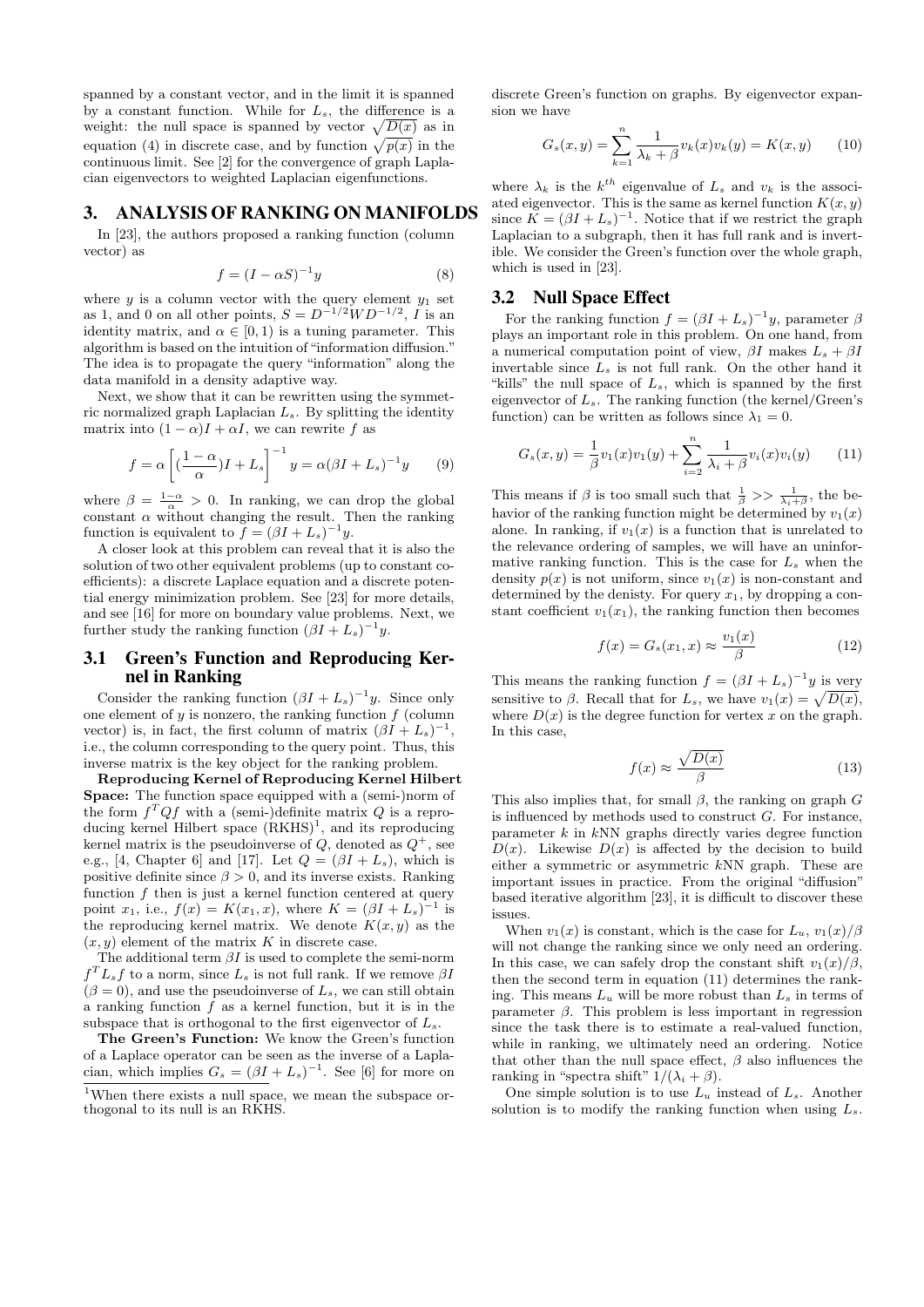Since this problem is caused by the first eigenvector, associated with the zero eigenvalue, one straightforward solution is to remove the first eigenvector. Then the ranking function becomes

$$
f(x) = \sum_{i=2}^{n} \frac{1}{\lambda_i + \beta} v_i(x_1) v_i(x)
$$
 (14)

Function  $f(x)$  lives in the subspace that is orthogonal to the first eigenvector, since all the eigenvectors of  $L<sub>s</sub>$  are orthogonal. This can be implemented by computing the pseudoinverse of  $L_s$ , which removes the first eigenvector<sup>2</sup>. Notice that even we remove  $v_1$ , the ranking functions using  $L_s$  and  $L_u$  are still different due to the differences between their eigenvectors.

Therefore,  $\beta$  should not be set to any fixed value for different data sets in practice when using  $L_s$ . Instead,  $\beta$  should be chosen by validation. When training data is not available or not enough for validation,  $\beta$  should be set to zero and the pseudoinverse should be used to compute the ranking function. We will test how parameter  $\beta$  changes the ranking results in the experiments.

# 3.3 Diverging Ranking Function

Since the ranking function can be rewritten as a Green's function of a Laplacian, then it is possible that it is not a pointwise well-defined continuous function in the limit of infinite samples. Instead of an analysis involving generalized functions and Sobolev spaces, we use a simple example to show how this Green's function diverges to infinity at the query point in spaces having dimensions greater than one  $(d \geq 2)$ .

Assume we remove the first eigenvector and ignore the density, then the ranking function is the Green's function of a regular Laplacian  $\Delta$ . In  $\mathbb{R}^3$  or higher dimensions, the Green's function of a regular Laplacian is

$$
G(x,y) = \frac{1}{\|x-y\|_{\mathbb{R}^d}}\tag{15}
$$

where  $|G(x, x)| = \infty$ . In our case,  $G_s(x, x) = K(x, x) =$  $\infty$  means if we enforce  $y_1 = 1 = G_s(x_1, x_1)$ , the diverging  $G_s(x_1, x_1)$  will cause the ranking function to be 0 at all other points by a normalization as the following.

$$
f(x) = \frac{G_s(x_1, x)}{G_s(x_1, x_1)} = \begin{cases} 1, \text{when } x = x_1 \\ 0, \text{when } x \neq x_1 \end{cases}
$$
 (16)

In  $\mathbb{R}^2$ , we also have  $|G(x, x)| = \infty$ , but the Green's function has a different form. Thus, this problem happens for graph Laplacians in spaces having dimensions greater than one<sup>3</sup>. More importantly, this problem happens to all versions of graph Laplacians, including  $L_u$ ,  $L_s$  and all the graph Laplacians that will be introduced later. For  $L_s$ , the bounded density weight will not change this fact.

One trivial solution to this problem is that there is no need to maintain  $f(x_1) = y_1 = 1$ , since we only need an ordering, instead of a real-valued function  $f(x)$  as in regression. In the finite sample case, it is possible to obtain a real-valued ranking function (vector) since  $G_s(x, x)$  will always be finite. However, due to the sharp increase of  $G_s(x, x)$  in high

```
<sup>3</sup>Intrinsic dimension d \geqslant 2 on manifolds.
```
dimensions as we have more and more samples, the random noise might easily damage the ranking.

In order to solve the diverging problem of the ranking function in the limit of infinite samples, we need to find the Green's function of a "higher order" Laplacian, in a higher order Sobolev space, see e.g., [19]. This idea can be implemented by the Green's function of an iterated graph Laplacian defined as the following,

$$
L_u^m = \sum_{k=1}^n \lambda_k^m v_k v_k^T
$$

where  $\lambda_k$  and  $v_k$  are the eigenpair of  $L_u$  and  $m \geq 0$ . Similarly, we can also define the corresponding iterated graph Laplacian for  $L_s$  and other version of graph Laplacians. Since  $L_u$  is real and symmetric, for integer  $m, L_u^m$  is exactly the power of matrix  $L_u$ .

#### 4. RANKING BY GREEN'S FUNCTION

Based on previous analyses, the null space effect of  $L_s$ suggests that we should use a graph Laplacian that has a constant first eigenvector, or remove the first eigenvector of  $L<sub>s</sub>$  in the ranking function. The diverging ranking function problem suggests to use the Green's function of an iterated graph Laplacian. In this section, we use  $L_u$  as an example to show an improved solution, then discuss the improved method on a Gaussian mixture, and at last we introduce several other interesting graph Laplacians.

The Green's function of the iterated Laplacian  $L_u^m$ , with a possible additional term  $\beta I$  but allowing  $\beta = 0$  (meaning we remove the first eigenvector by pseudoinverse) is defined as <sup>4</sup>

$$
G_u^m(x,y) = \sum_{i=1}^n \left(\frac{1}{\lambda_i + \beta}\right)^m v_i(x)v_i(y) \tag{17}
$$

When  $\beta = 0$ , the pseudoinverse should be used to remove  $v_1(x)$ . It is easy to see that in matrix form  $G_u^m = [(\beta I +$  $\lfloor L_u \rfloor^{-1}$ <sup>m</sup>. In the limit of infinite samples, as long as  $2m > d$ ,  $f(x) = G_u^m(x_1, x)$  is a continuous function by the Sobolev embedding theory. See e.g. [19] for more on Laplacians and Sobolev spaces. The ranking function then becomes the following.

$$
f = [(\beta I + L_u)^{-1}]^m y, \ \beta \ge 0.
$$
 (18)

Besides  $\beta$ , the other important parameter is m, which defines a spectra transform of the form  $g(\lambda) = \lambda^m$  on  $L_u$ . For a weighted Laplacian, the smaller  $\lambda_i$  is the smoother  $v_i$  will be. This means the eigenvectors are in decreasing smoothness order when we order  $\lambda_i$  in an increasing order. For the Green's function, eigenvalues are  $1/\lambda_k^m$  when  $\beta = 0$ . Then the power transform of the spectra acts as a low pass filter, smoothing the Green's function as  $m$  increases. This idea can be quantitatively described by Sobolev norms, see [19, Chapter 5].

Overall, the two parameters  $\beta \geq 0$  and  $m \geq 0$  act as a spectra transform to the Green's function, where m acts as a scaling between different "frequency" levels, while  $\beta$  acts as a shift along a fixed "frequency" level. This effect is similar to the Fourier analysis and multiple resolution analysis, since the eigenvectors of a graph Laplacian not only form

<sup>&</sup>lt;sup>2</sup>This can be implemented by pseudoinverse "pinv" of  $L_s$  in Matlab by setting a small threshold for eigenvalue cutoff.

 $4$ It <sup>4</sup>It is also possible to define  $G_u^m(x, y) = \sum_{i=1}^n 1/(\lambda_i^m + \beta)v_i(x)v_i(y)$ .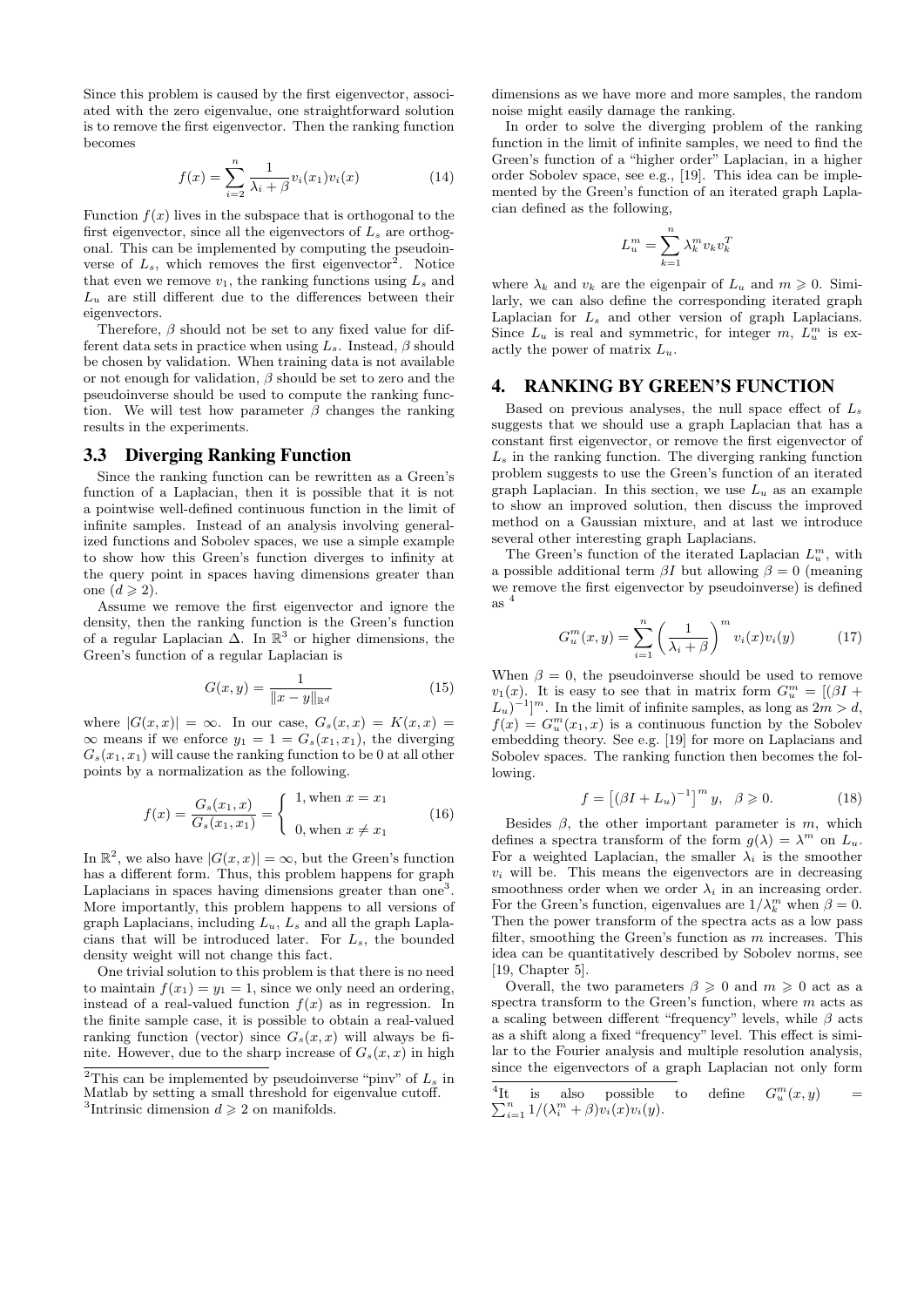

Figure 1: Low-pass filter effect: re-scaled top 10 eigenvalues  $(\lambda_i^{-m})$  of  $G_u^m$  on a mixture of two Gaussians in 2D (without  $\lambda_1 = 0$ ). Horizontal axis is  $log_{10}(i)$ , vertical axis is  $\lambda_i^{-m}$ , and  $\beta = 0$ .

an orthonormal basis, but also have an intrinsic smoothness ordering. The Green's function of an iterated graph Laplacian also has a similar spectral density as the Matérn model [18] in a Gaussian process.

# 4.1 Empirical Study on Gaussian Mixture

In order to have an intuitive understanding of the effect of m and  $\beta$ , we generate an artificial data set and plot the transformed spectra and ranking function in Figure (1), Figure (2) and Figure (3). The data set includes a mixture of two Gaussians of unit variance on  $\mathbb{R}^2$  centered at  $(\pm 1.5, 0)$ , and an additional uniform over  $[-3, 3] \times [-3, 3]$  to avoid empty regions. The query point is at  $(-2, -1.8)$ .

In Figure (1), we re-scale the eigenvalues of  $G_u^m$  to make the spectra of different  $m$  values are comparable. As  $m$ increases, we can see that the low frequency components (eigenvectors with smaller indices) have larger and larger weights in the final ranking function. This makes the ranking function smoother and smoother, but still in a data dependent way. This low-pass filter effect has a different behavior from that in [7], where a Markov random walk explanation applies. The eigenvalues here connect closely to the Sobolev spaces [19] and decrease much faster.

For a good ranking function, the top of the ranking list should be points that are, on one hand near the query point in terms of the Euclidean distance in the chosen feature space. On the other hand, points on the top of the list should shift towards the nearby high density regions in order to obtain more relevant results on average. In Figure (2), the contour lines of the Green's function using both  $L_u$  and  $L<sub>s</sub>$  and the top 100 ranked points are shown, where we can see two distinct features.

First, the null space effect for  $L_s$  is clear. In the upper row of Figure (2), different  $\beta$  values change the behavior of  $L_s$ based ranking function dramatically. When  $\beta = 10^{-4}$ , the Green's function using  $L_s$  is almost the same as eigenvector  $v_1$  of  $L_s$ , which is the square root of the density of a mixture of two Gaussians. The top 100 ranked points are those on the same contour lines, which is completely uninformative for ranking. For "pinv" ( $\beta = 0$ ), the pseudoinverse of  $L_s$ does not include  $v_1$ , so the Green's function is density adaptive and the top 100 ranked points are reasonable neighbors

in  $\mathbb{R}^2$ . When  $\beta = 1$ , the Green's function acts as a Gaussian in  $\mathbb{R}^2$ , capturing no density information. When  $\beta = 0.01$ , the results are reasonable and similar to "pinv" case. This problem does not happen to  $L<sub>u</sub>$  (lower row), since its first eigenvector is constant. The results are much stable for different  $\beta$  values. In the contour plot for  $L_u$  when  $\beta = 10^{-4}$ , even the Green's function is almost flat as a constant (indicated by its contour line values), but a reasonable ordering can still be recovered. Any constant shift will not change the ordering, which is essential for ranking. Although  $L_s$ can still be useful with a proper  $\beta$  value, in practice choosing a sensitive parameter can be difficult.

Notice that the slight difference of the ranking functions for different  $\beta$  using  $L_u$  is caused by the weight  $1/(\lambda_i +$ β). Overall, the effect of β is twofold: β not only plays an important role in the first eigenvector as in  $1/\beta$ , but also changes other eigenvector components as in  $1/(\lambda_i + \beta)$ .

Second, as  $m$  increases, the top 100 ranked points are shifted towards the nearby high density regions, as shown in Figure (3). This will increase the relevant results on average in practice. Results using  $L_u$  also have a similar behavior.

#### 4.2 Different Graph Laplacians

In the experiments, we also tested several other interesting versions of graph Laplacians, which are introduced here. Given the weight matrix  $W$  constructed from the sample set  $X$ , there are three empirical graph Laplacians associated with  $W: L_u, L_s$ , and  $L_r$ . We introduced  $L_u$  and  $L_s$  in section (2), and  $L_r = D^{-1}L_u = I - D^{-1}W$ . It is easy to see that  $L_r$  is a weighted version of  $L_u$ . Since  $L_r$  is not symmetric, above analyses will not apply directly to  $L_r$ . Therefore, we only test it empirically in the experiments.

There exists another way of defining graph Laplacians, which involves a normalization of W using a parameter  $\alpha \in$  $\mathbb{R}$  [7]. First, the weight matrix W is normalized to another weight matrix

$$
\tilde{W}_{\alpha} = D^{-\alpha} W D^{-\alpha} \tag{19}
$$

Then we can define the associated degree matrix  $D_{\alpha}$  for  $W_{\alpha}$ , and define each graph Laplacian accordingly as before. For each  $\alpha$ , again there are three empirical graph Laplacian  $\tilde{L}_u^{\alpha}$ ,  $\tilde{L}_s^{\alpha}$  and  $\tilde{L}_r^{\alpha}$ . When  $\alpha = 1/2$ , denote  $\tilde{L}_u^{1/2}$  as  $L_p^{5}$ , and when  $\alpha = 1$ , denote  $\tilde{L}_u^1$  as  $L_g$ . In the limit of infinite samples [10, Corollary 2.40]

$$
\frac{1}{nt^{d/2+1}}L_p f(x) \xrightarrow{\text{a.s.}} -\frac{1}{p(x)} \text{div}[p(x)\text{grad} f(x)] \tag{20}
$$

In this case, the measure hidden inside of the weighted Laplacian is  $p(x)$ , instead of  $p^2(x)$  as for  $L_u$ . This graph Laplacian might be preferred in practice since the random samples are drawn from  $p(x)$  instead of  $p^2(x)$ . For  $L_g$ , we have

$$
\frac{1}{nt^{d/2+1}} L_g f(x) \xrightarrow{\text{a.s.}} -\frac{1}{p(x)} \Delta f(x) \tag{21}
$$

In this case, the limit has no density drifting term, but with a density outside of the Laplace operator. We will test the empirical performances of these two graph Laplacians in the experiments.

<sup>5</sup>Notice that  $f^T L_p f$  is different from  $f^T L_s f$ , since  $f^T L_p f = \frac{1}{2} \sum_{i,j} w_{ij} / \sqrt{D(x_i)D(x_j)} (f(x_i) - f(x_j))^2$  and  $f^T L_s f =$ votice that  $\int L_p f$  is different from  $\int L_s f$ , since  $\int L_p f =$ <br> $\sum_{i,j} w_{ij} / \sqrt{D(x_i)D(x_j)} (f(x_i) - f(x_j))^2$  and  $f^T L_s f =$  $\frac{1}{2}$  $\sum_{i,j} w_{ij} \sqrt{D(x_i) D(x_j)} (x_i) \sqrt{D(x_j)}$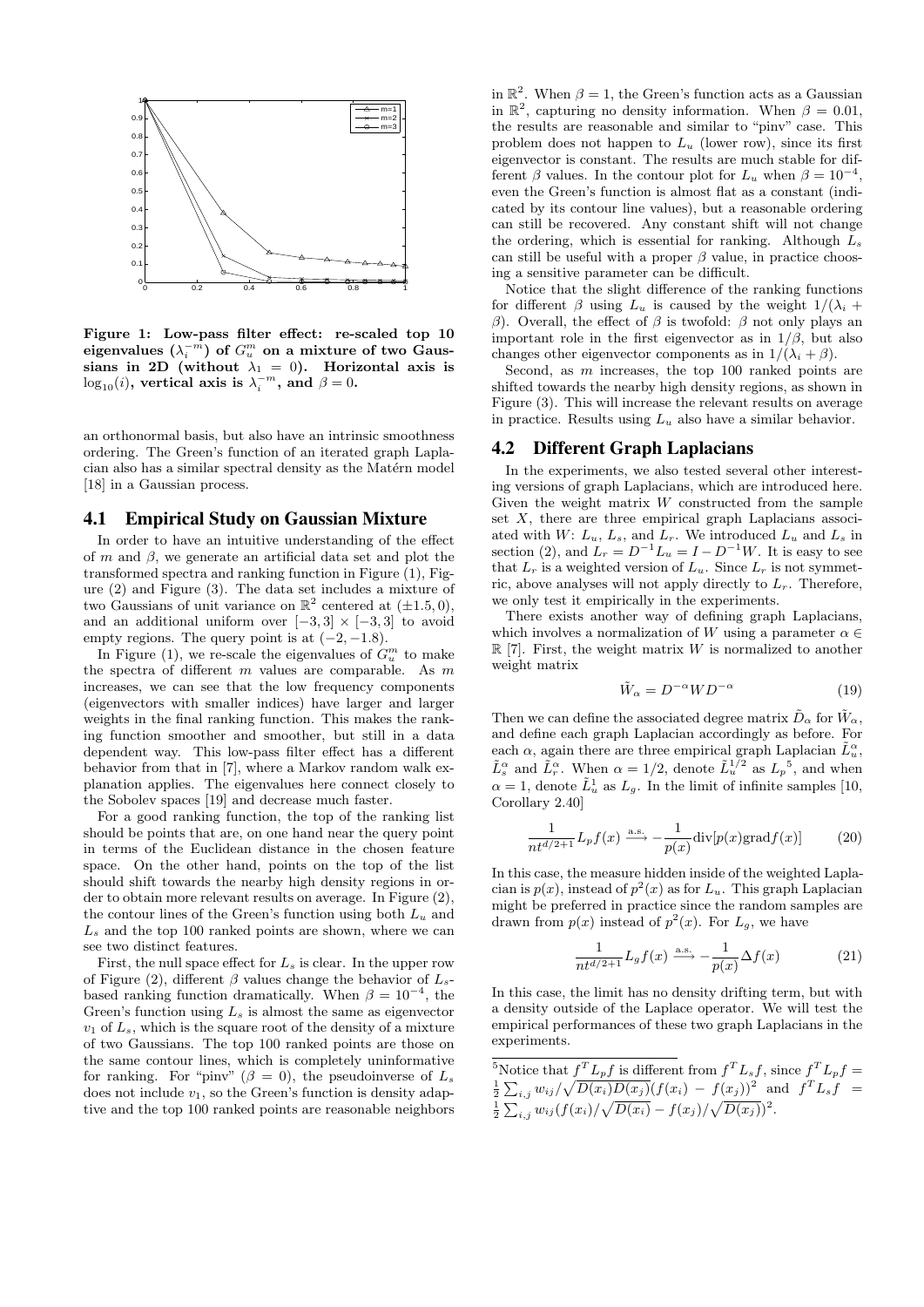

Figure 2: Sensitivity of  $\beta$  on  $L_s$  (top row) and  $L_u$  (lower row): Green's function at  $(-2, -1.8)$  over a mixture of two Gaussians at  $(\pm 1.5, 0)$  with  $m = 1$ . Left to right:  $\beta = 1$ ,  $\beta = 10^{-2}$ ,  $\beta = 10^{-4}$ , pinv  $(\beta = 0)$ .



Figure 3: Green's function with different  $m$  values using  $L_s$ .

## 5. EMPIRICAL STUDY

In this section, we test the ranking function based on the iterated graph Laplacians on several text and image benchmarks.

# 5.1 Experiment Setup

Data Sets: Benchmarks include COIL20 images  $[14]$ , MNIST image digits<sup>7</sup>, 20 Newsgroups text data<sup>8</sup>, and Scene image data set used in [15].

The COIL20 data set contains 20 objects. The images of each object were taken 5 degrees apart as the object is rotated on a turntable and each object has 72 images. The total number of the images in this data set is 1440, and the size of each image used in this paper is  $32 \times 32$  pixels, with 256 grey levels per pixel. Thus, each image is represented by a 1024-dimensional raw pixel vector. The MNIST digits image data set consists of 10 handwritten digits, and each

image is represented by a 784-dimensional raw pixel vector. In this paper, we use a subset of 2000 images of the original data set, with 200 images for each digit. The 20 Newsgroups data set includes documents of 20 different classes, and each document is represented as a 61188-dimensional TFIDF vector. A subset of 2000 documents is used, with 100 from each group. The Scene data set contains 8 outdoor scene categories. A subset of 2000 images is used, with 125 from each category. After computing the Gist descriptor for each image using online code<sup>9</sup> with  $4 \times 4$  blocks, each image is represented as a 512-dimensional vector. For COIL20, MNIST, and Scene data sets, the Gaussian weight is used to compute the weight on weighted graphs, while for 20 Newsgroups, the Cosine weight is used.

Evaluation Criteria: The main evaluation criteria in this paper is mean average precision (mAP). The average precision (AP) is the area below the recall-precision curves. The AP is a number between 0 and 1 with 1 meaning the first  $M$  returned points are all the relevant data in the whole data set. The mean AP is the average of AP for a set of queries. In this paper, we use each sample point of the data set as a query, then take the average over all the AP scores. We also use the precision-scope curves to show the performance on the top of the ranked list on Scene data. Since in image retrieval, results on the top of the returned list are much more important than others to users.

#### 5.2 Experimental Results

There are four parameters for ranking using the iterated graph Laplacians:  $k$  and  $t$  for the graph construction, and  $\beta$  and m for the ranking function. For graph Laplacian based machine learning and data mining methods, graph construction related parameter  $k$  in  $kNN$  graphs and  $t$  in Gaussian weights have been studied both theoretically and empirically, see e.g., [26] and the reference therein. In order to capture the local information of the underlying manifold, both  $k$  and  $t$  should work together to generate a good graph. For example, a small  $k$  with a wide range of  $t$ , or a large  $k$ 

 $^6$ http://www.cs.columbia.edu/CAVE/software/softlib/coil-20.php

<sup>7</sup>http://yann.lecun.com/exdb/mnist/

<sup>8</sup>http://www.zjucadcg.cn/dengcai/Data/TextData.html

 $^9{\rm http://people.csail.mit.edu/torralba/code/spatialenvelope/}$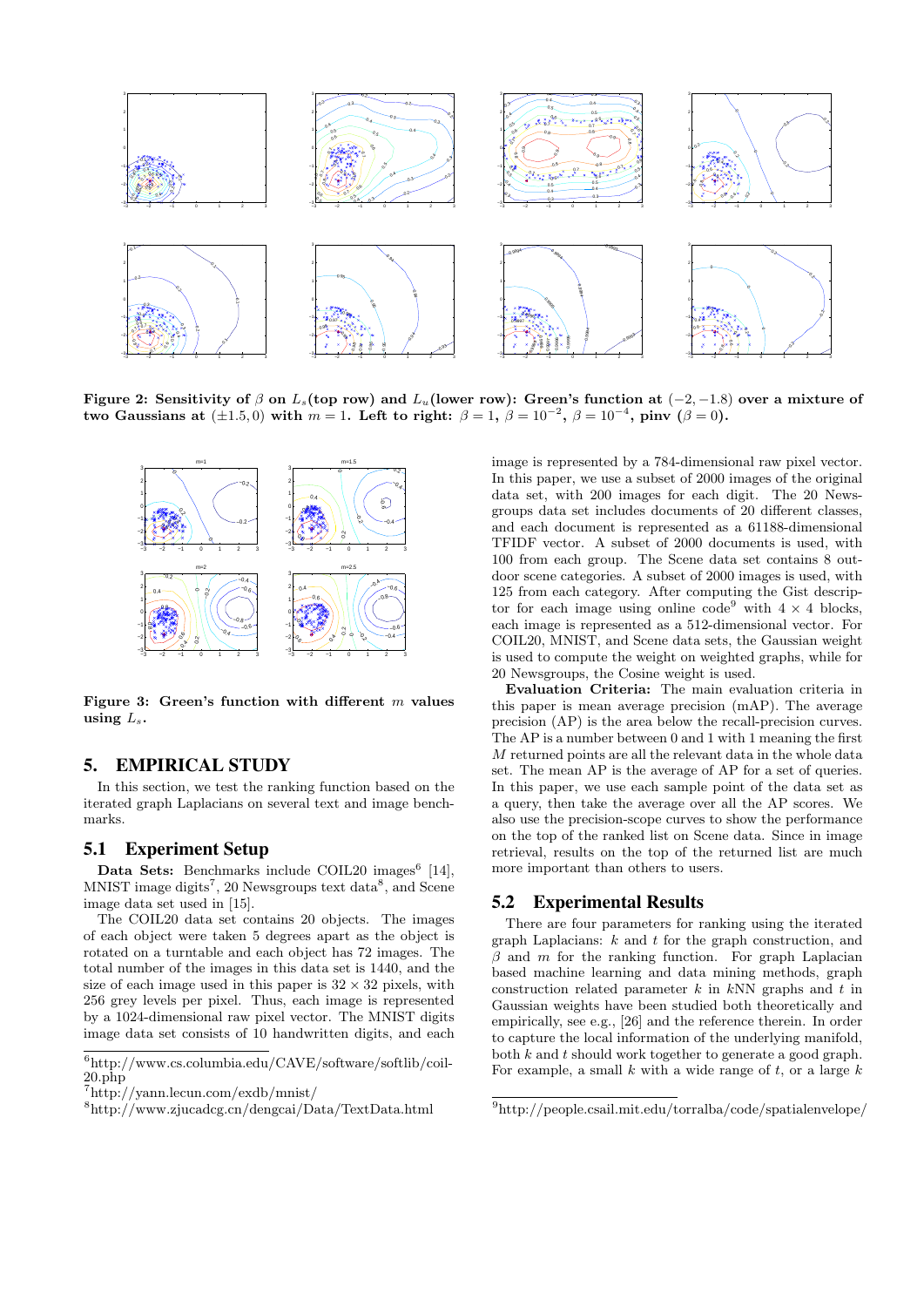|       | $10^{-5}$                              | $10^{-4}$ | $10^{-3}$ | $10^{-2}$ | $10^{-1}$ |      | piny                                   | $10^{-5}$ | $10^{-4}$ | $10^{-3}$ | $10^{-2}$ | $10^{-1}$ |      | piny |
|-------|----------------------------------------|-----------|-----------|-----------|-----------|------|----------------------------------------|-----------|-----------|-----------|-----------|-----------|------|------|
|       | MNIST, $k = 10$ , $t = 10^6$ , $m = 1$ |           |           |           |           |      | COIL20, $k = 10$ , $t = 10$ , $m = 1$  |           |           |           |           |           |      |      |
| $L_u$ | 0.57                                   | 0.57      | 0.57      | 0.57      | 0.56      | 0.51 | 0.57                                   | 0.80      | 0.80      | 0.80      | 0.81      | 0.81      | 0.77 | 0.66 |
| $L_s$ | 0.11                                   | 0.12      | 0.18      | 0.50      | 0.54      | 0.48 | 0.57                                   | 0.36      | 0.48      | 0.78      | 0.80      | 0.78      | 0.75 | 0.65 |
|       | 20News, $k = 10$ , $m = 1$             |           |           |           |           |      | Scene, $k = 10$ , $t = 0.10$ , $m = 1$ |           |           |           |           |           |      |      |
| $L_u$ | 0.47                                   | 0.47      | 0.47      | 0.46      | 0.44      | 0.39 | 0.47                                   | 0.57      | 0.57      | 0.57      | 0.57      | 0.56      | 0.52 | 0.57 |
| $L_s$ | 0.07                                   | 0.07      | 0.10      | 0.33      | 0.43      | 0.38 | 0.47                                   | 0.14      | 0.14      | 0.18      | 0.45      | 0.54      | 0.50 | 0.56 |

Table 1: mAP on different data sets, with different  $\beta$  values. "piny" corresponds to results from ranking functions with the first eigenvector removed, as in (14).

but with a relatively small t. In this paper, we focus on  $\beta$ and m.

**Parameter**  $\beta$ **:** We first compare the original ranking algorithm in [23] using  $L_s$  as in equation (18) with different values of  $\beta$  and  $m = 1$ , to the algorithm using other graph Laplacians. The mAP scores for  $L_s$  and  $L_u$  with different  $\beta$ values are reported in Table (1). We can see that the ranking algorithm using  $L_s$  is very sensitive to parameter  $\beta$ . This confirms our null space effect analysis in section (3.2). The commonly used value of  $\beta$ , which is approximately 0.01, is far from being a good choice for  $L<sub>s</sub>$  (except the special data set COIL20). Contrary to  $L_s$ , ranking results using  $L_u$  are much more stable on  $\beta$ .

One interesting observation is that, when we do not have enough training data to choose  $\beta$  by validation, using the pseudoinverse by setting  $\beta = 0$  also gives competitive results. This is true for both  $L_u$  and  $L_s$ , as shown in "pinv" column in Table (1).

We also tested  $L_r$ ,  $L_p$  and  $L_g$ , the results of which are not reported here due to the limited space. The performance of  $L_r$  is even worse than  $L_s$ , which is potentially due to the asymmetric normalization. The ranking performance of  $L_p$ and  $L_g$  is comparable to that of  $L_u$  when other parameters are chosen as in Table (1).

**Parameter**  $m$ **:** How parameter  $m$  changes the ranking function depends on the underlying density as shown in Figure (2), and also depends on how we normalize the graph Laplacian. In Table (2), mAP on different data sets with different m values is reported, where 5-fold cross validation is used to choose parameter k, t, and  $\beta$ . We choose  $k \in \{5, 10, 50, 100, 500, 1000, |X|\}$ , with |X| meaning complete graphs,  $\beta \in \{10^{-5}, 10^{-4}, 10^{-3}, 10^{-2}, 10^{-1}, 10^{0}, 10^{1}\},\$ on MNIST  $t \in \{10^0, 10^1, 10^2, 10^3, 10^4, 10^5\} \times 10^5$ , and on Scene  $t \in \{10^{-2}, 10^{-1}, 10^{0}, 10^{1}, 10^{2}, 10^{3}\}.$ 

We can see that results with  $m > 1$  on the three data sets can be better than ranking with  $m = 1$ , which is particularly clear for  $L_u$ , and also generally true for  $L_p$  and  $L_g$ , except  $L_p$  on MNIST. But most values of  $m > 1$  are not helpful for  $L_s$  and  $L_r$ . This is probably due to the fact that the normalization step complicates the corresponding iterated Laplacians, which is particularly true considering that the limit of  $L_s$  is not a weighted Laplacian.

Notice that the results in Table (2) are obtained by choosing the best parameters by validation, including  $\beta$ . This means we already eliminated the null space effect in Table (2). In large scale computing, validation might not be available.

Different Graph Laplacians: Among different versions of graph Laplacians, we find that the results of three "un-

Table 2: mAP on different data sets, with different m values. Results in bold are the best for each graph Laplacian, choosing the smallest  $m$  in case of a tie.

| $\boldsymbol{m}$ |       | 1    | $\overline{2}$ | $\overline{4}$ | 8    | 16   | 32   |
|------------------|-------|------|----------------|----------------|------|------|------|
|                  | $L_u$ | 0.63 | 0.65           | 0.65           | 0.65 | 0.62 | 0.59 |
|                  | $L_s$ | 0.65 | 0.65           | 0.64           | 0.59 | 0.63 | 0.62 |
| <b>MNIST</b>     | $L_r$ | 0.65 | 0.62           | 0.58           | 0.58 | 0.61 | 0.54 |
|                  | $L_p$ | 0.69 | 0.68           | 0.64           | 0.66 | 0.65 | 0.65 |
|                  | $L_g$ | 0.62 | 0.65           | 0.65           | 0.63 | 0.64 | 0.63 |
|                  | $L_u$ | 0.45 | 0.49           | 0.51           | 0.49 | 0.52 | 0.47 |
|                  | $L_s$ | 0.47 | 0.50           | 0.44           | 0.47 | 0.46 | 0.37 |
| 20News           | $L_r$ | 0.47 | 0.49           | 0.41           | 0.43 | 0.40 | 0.24 |
|                  | $L_p$ | 0.44 | 0.48           | 0.51           | 0.47 | 0.51 | 0.48 |
|                  | $L_g$ | 0.43 | 0.47           | 0.50           | 0.47 | 0.50 | 0.47 |
|                  | $L_u$ | 0.56 | 0.58           | 0.59           | 0.57 | 0.57 | 0.57 |
|                  | $L_s$ | 0.57 | 0.55           | 0.53           | 0.55 | 0.56 | 0.47 |
| Scene            | $L_r$ | 0.55 | 0.51           | 0.52           | 0.52 | 0.47 | 0.45 |
|                  | $L_p$ | 0.56 | 0.58           | 0.59           | 0.56 | 0.59 | 0.59 |
|                  | $L_g$ | 0.56 | 0.57           | 0.59           | 0.57 | 0.59 | 0.58 |

normalized" graph Laplacians  $(L_u, L_p, \text{ and } L_g)$  are roughly comparable, as shown in Table (2). To the best of our knowledge, this is the first time that  $L_p$  and  $L_g$  are tested in ranking. One interesting result is that on MNIST, the ranking using  $L_p$  with  $m = 1$  is much better than all other graph Laplacians. Based on Table (2), if we have to choose one graph Laplacian to use, then  $L_p$  is the best choice. The overall performance of  $L_p$  suggests the potential value of  $L_p$  and the family of twice normalized graph Laplacian  $\tilde{L}_{\alpha}^{u}$ . This is interesting since among all the weighed graph Laplacians  $\tilde{L}_{\alpha}^u$ ,  $L_p$  is the only "natural" one (see e.g. [25]), whose weight cor- $L_p$  is the only "natural" one (see e.g. [25]), whose weight corresponds to the probability density  $p(x)$ , i.e.,  $\int_{\Omega} p(x) dx = 1$ . responds to the probability density  $p(x)$ , i.e.,  $\int_{\Omega} p(x)dx = 1$ .<br>Notice that for  $L_u$ , the weight is  $p^2(x)$  and  $\int_{\Omega} p^2(x)dx \neq 1$ generally.

Content Based Image Retrieval: A natural application of ranking is content based image retrieval. We test different graph Laplacians on Scene image data set, and the precision-scope curves for  $L_u$ ,  $L_s$  and  $L_r$  are shown in Figure (4). Due to the limited space, we only report one typical result with a fixed parameter setting. However, results of several different  $k$  and  $t$  combinations follow a similar pattern:  $L_u$  is better than  $L_s$ , and  $L_s$  is better than  $L_r$ .

Study on COIL20: The construction of COIL20 can be seen as an idealization of a real world scenario. Consider all the images of the same object on the Internet, for instance the Eiffel Tower. It is likely different visitors take the photo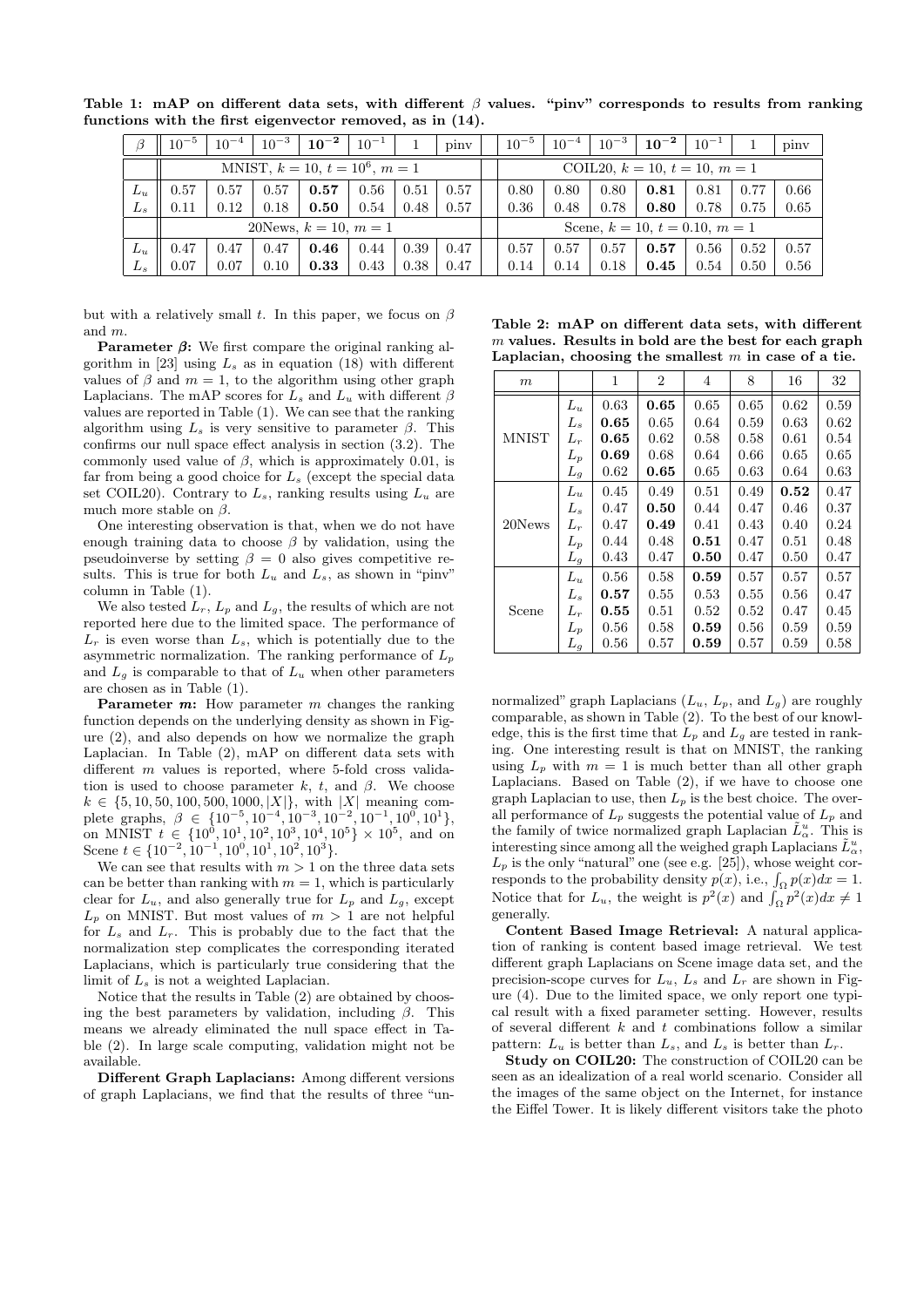

Figure 4: Typical precision-scope curves on Scene images using different graph Laplacians ( $k = 10, \beta =$ 0.01,  $m = 1$ , and  $t = 0.1$ ).

of the tower from different angles. Then this is a similar setting as COIL20. Compared to the equal angle rotation and fixed shooting radius in COIL20, the main differences are random angle rotations and radiuses in real world. Therefore, we report more detailed experiment results on COIL20.

When  $k = 1000$ ,  $t = 1$ ,  $\beta = 0.01$ , and  $m = 1$ , we can obtain a perfect mAP on COIL20 data set, using either L<sup>s</sup> or  $L_u$ . This setting is a little different from what is usually used in practice, i.e.,  $k$  is small to capture the local manifold structure. On one hand a large  $k$  and a small  $t$  still can capture the local information, on the other hand, we believe a large  $k$  is helpful to the numerical stability by capturing global information in this  $case<sup>10</sup>$ .

The Green's function with  $k = 1000$ ,  $t = 1$ ,  $m = 1$  and  $\beta = 0$  for class  $Y = 1$  is shown in Figure  $(5)^{11}$ , where x axis is the index of the first class in COIL20. If we see it as a periodic function by connecting two ends of the interval  $(x \text{ axis})$ , the Green's function or reproducing kernel function at index 5 is very similar to the reproducing kernel function over a 1D circle, e.g., [22, Chapter 2]. This empirically shows that each class of COIL20 is likely distributed on an intrinsic 1D circle. If we order the images according to this Green's function, the original rotation order can be recovered correctly. Notice that  $G(x_1, x)$  on images of other classes are several order smaller, so we omit that part of the ranking function in the figure.

Numerical Issues: One key numerical issue in computing the Green's function of an iterated graph Laplacian is that we should compute the Green's function matrix  $G_u$  of  $L_u$  first, then raise the power of  $G_u$  to obtain  $G_u^m$ , instead of computing the inverse of  $L_u^m$  directly. This is due to the fact that the first several eigenvalues of  $L<sub>u</sub>$  is very small, therefore, raising the power of  $L<sub>u</sub>$  can easily make those eigenvalues much smaller, which increases the condition number of  $L_u^m$  dramatically.

The most expensive step to compute the Green's function of a graph Laplacian is to invert a  $n \times n$  matrix, which costs  $O(n^3)$ . However, it is possible to take advantage of the sparsity of the problem to obtain a lower cost. Consider the ranking function of the form  $f = [(\beta I + L_u)^{-1}]^m y$ . For  $\beta > 0$ , since  $(\beta I + L_u)$  is sparse when m is small, solving



Figure 5: Green's function at  $i = 5$  over the first class of COIL20.

 $(\beta I + L_u)^m f = y$  can cost as low as  $O(kn)$ , where k is the sparsity of the coefficient matrix. For  $\beta = 0$ , we need to compute  $L_u^{-1}$  (pseudoinverse), which can be rewritten as  $[D(I - P)]^{-1} = (I - P)^{-1}D^{-1}$ , where  $P = D^{-1}W$ , and  $[D(I - P)] = (I - P) D$ , where  $P = D W$ , and<br>  $(I - P)^{-1} = \sum_{i=1}^{\infty} P^i$  can be potentially compressed and computed efficiently, see e.g., [8, Section 6.2].

# 6. SUMMARY

In this paper, we analyzed a popular graph Laplacian based ranking algorithm introduced in [23] from a functional analysis point of view. From the theoretical analyses and experimental results, our findings for ranking on manifolds are as follows:

- 1. The ranking algorithm based on  $L<sub>s</sub>$  is sensitive to the commonly used parameter  $\beta$ . However, this is not the case for the unnormalized Laplacian  $L_u$ .
- 2. When choosing  $\beta$  by validation is not feasible, the pseudoinverse of the graph Laplacian  $(\beta = 0)$  can also give competitive results.
- 3. Using iterated graph Laplacian has a solid theoretical foundation and can improve ranking results in practice.
- 4.  $L_p$  gives competitive results, which suggests the potential value of using the "unnormalized" twice normalized graph Laplacian  $\tilde{L}_u^{\alpha}$  in practice.

## 7. ACKNOWLEDGMENTS

We thank the anonymous reviewers for helping to improve the paper.

## 8. REFERENCES

- [1] M. Belkin and P. Niyogi. Laplacian Eigenmaps for Dimensionality Reduction and Data Representation. Neural Comp, 15(6):1373–1396, 2003.
- [2] M. Belkin and P. Niyogi. Convergence of Laplacian Eigenmaps. In B. Schölkopf, J. Platt, and T. Hoffman, editors, Advances in Neural Information Processing Systems 19, pages 129–136. MIT Press, Cambridge, MA, 2007.

<sup>&</sup>lt;sup>10</sup>Notice that on other data sets a smaller  $k$  is preferred.

 $11$ This is the first class of COIL20, the toy duck.